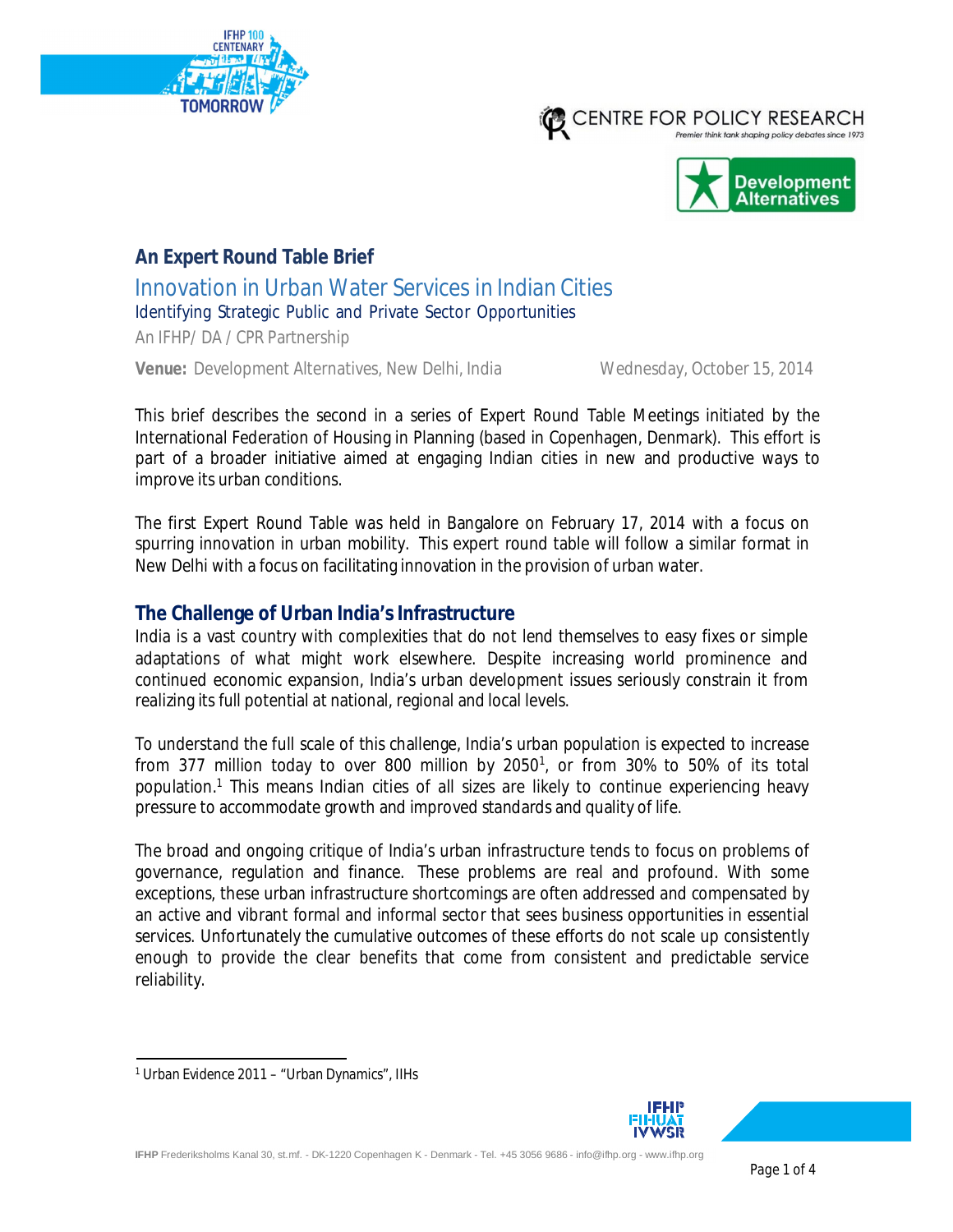

The most convincing positive changes are likely when regional and city scale improvements of public infrastructure can be realized and are visible. This cannot be accomplished without addressing India's prevailing governance and regulatory systems. Because positive change in both these domains is subject to a host of variables (that include deep cultural and political realities), this Expert Round Table will not directly address such reforms at the political level.

Instead, this meeting will focus on identifying strategic adjustments that will allow public and private sector innovations to offer more and better urban water related services.

#### **Sustainable Urban Water Services**

Development in urban India is constrained by the poor cumulative quality of its urban infrastructure. In particular, water issues severely affect the environment, citizens and the economy as a whole. Rapidly urbanizing Indian cities are struggling to finance, maintain existing services and add new infrastructure. This is compounded by urbanization rates that are too fast for existing systems to keep up. These conditions compromise quality-of -life and add up to huge economic losses to citizens, their cities and their communities. Attempts to address these issues comprehensively and in an integrated manner are challenged by a range of structural impediments in governance, regulation, finance and management.

Per capita water consumption in Indian cities has accelerated as a consequence of improving living standards, increases in urban population, urban centric industry, surrounding agricultural demands, inefficiencies and the need to overcome the demand shifts occurring on account of climate change. These ongoing conditions mean that the demand for water in Indian cities will continue to outstrip demand into the foreseeable future.

This event is conceived as an Expert Round Table of largely Indian experts on urban water. Participants will represent national, regional (state) and local expertise largely identified by the two hosts Development Alternatives (DA) and The Centre for Policy Research (CPR) in consultation with Arun Jain (IFHP). To help keep the planned discussion applied and pragmatic, the organizers may allow limited attendance by select professional experts and consulting entities representing both the formal and informal sectors.

The lead individuals involved in hosting this event are:

| Arun Jain (Instigator)                               | Board Member, IFHP, Copenhagen, Denmark<br>Urban Designer & Urban Strategist, Portland, Oregon, USA |
|------------------------------------------------------|-----------------------------------------------------------------------------------------------------|
| Ms. Zeenat Niazi &<br>Dr. K.Vijaya Lakshmi           | Development Alternatives, New Delhi, India                                                          |
| Dr. Partha Mukhopadhyay &<br>Dr. Shubhagato Dasgupta | Centre for Policy Research, New Delhi, India                                                        |

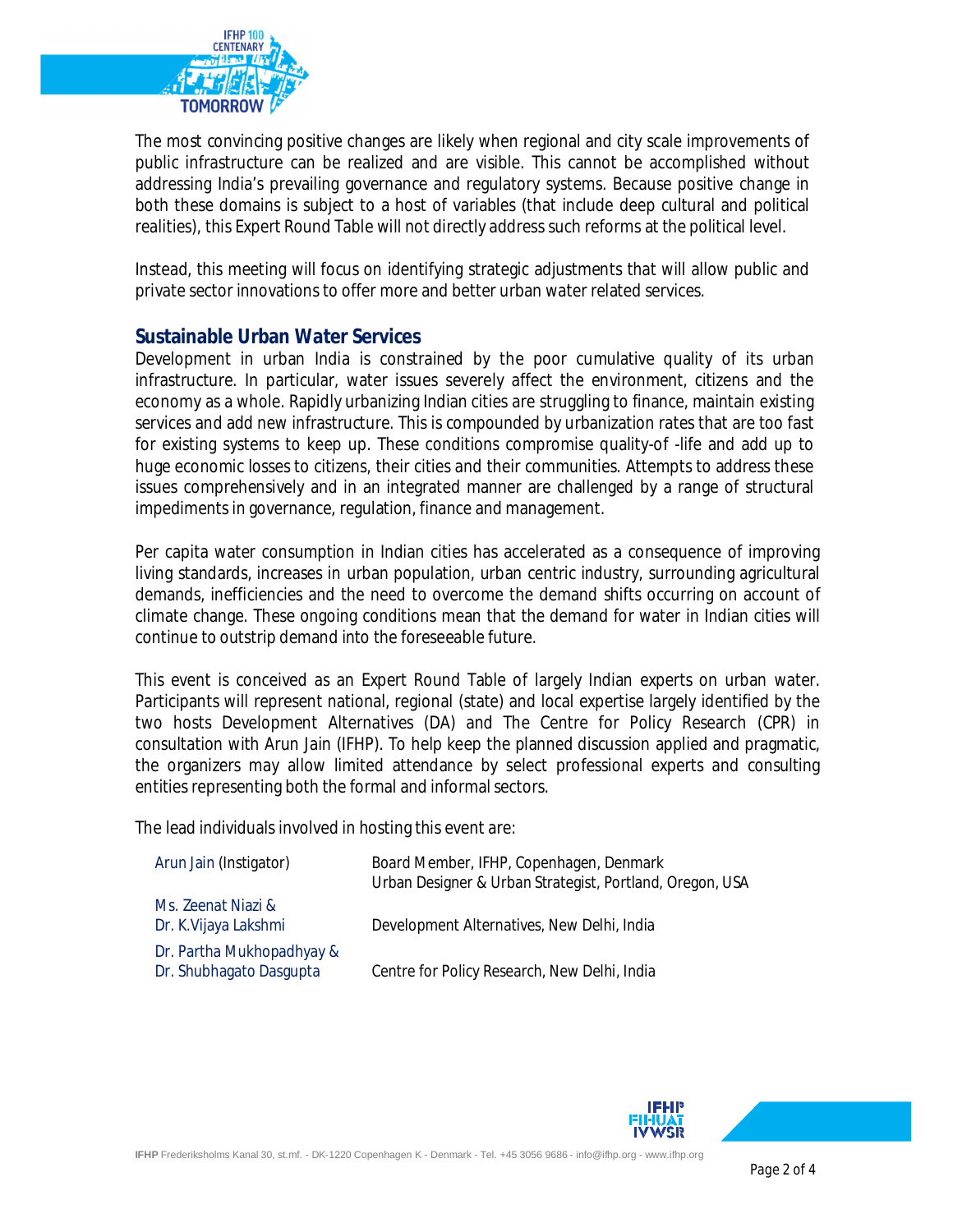

# **Expert Round Table Discussion Focus**

To collectively understand, identify and elaborate how creative and innovative urban water related services (public and private, formal and informal) can be expanded and leveraged through modest and strategic changes in governance, regulation, education, enforcement, finance or management.

Each participant will be invited as either an expert, innovator or decision maker. "Chatham House Rules" will apply, thereby ensuring no individual comment will be attributed. There will be no individual presentations in order to maximize discussion time on three focus questions:

- 1. **What small interventions will result in substantial improvements to system efficiency across varying water collection, purification and distribution mechanisms?** (i.e. local and regional collection, central and localized distribution, management systems, collection and recycling, equitable pricing, monitoring and management using public and private partner collaboration, etc.). This segment will also include considerations of minimizing leakage, reducing per capita consumption and more reliable delivery mechanisms.
- 2. **Are there specific targeted interventions that will improve the safety and quality of potable and drinking water?** (i.e. collection and processing, maintaining quality through delivery, pollution and contamination control, managing and recycling, shared civic responsibility, public and private monitoring, reporting and stakeholder involvement, etc.).
- 3. **How can we keep the cost of water accessible across all income brackets?** (i.e. pricing, need based delivery and costing, revenue generation, source and process management, last-mile delivery, integration of public and private sector capabilities, incentive based discount mechanisms, etc.).

#### **Involvement**

The IFHP welcomes expressions of interest from institutions, corporate entities and individuals who would like to become involved in this IFHP India initiative and related efforts.

Although this expert round table is "by invitation only" there are a few opportunities to host or contribute to related aspects of the event. Since the IFHP is committed to advancing the urban development challenges in India, there will be several upcoming opportunities that directly build upon these expert round tables and their outcomes. This will allow those interested to benefit from and participate in them.

For example, it is the IFHP's intention to leverage these discussions and other upcoming events on urban infrastructure in hyper-urbanizing conditions into an IFHP international congress in India being planned in the 2015-16 timeframe.

For further information (including a role in this event) please contact:

Arun Jain, Board Member, IFHP arun@urbdesign.net Regitze M. Hess, Chief Operating Officer, IFHP r.hess@ifhp.org